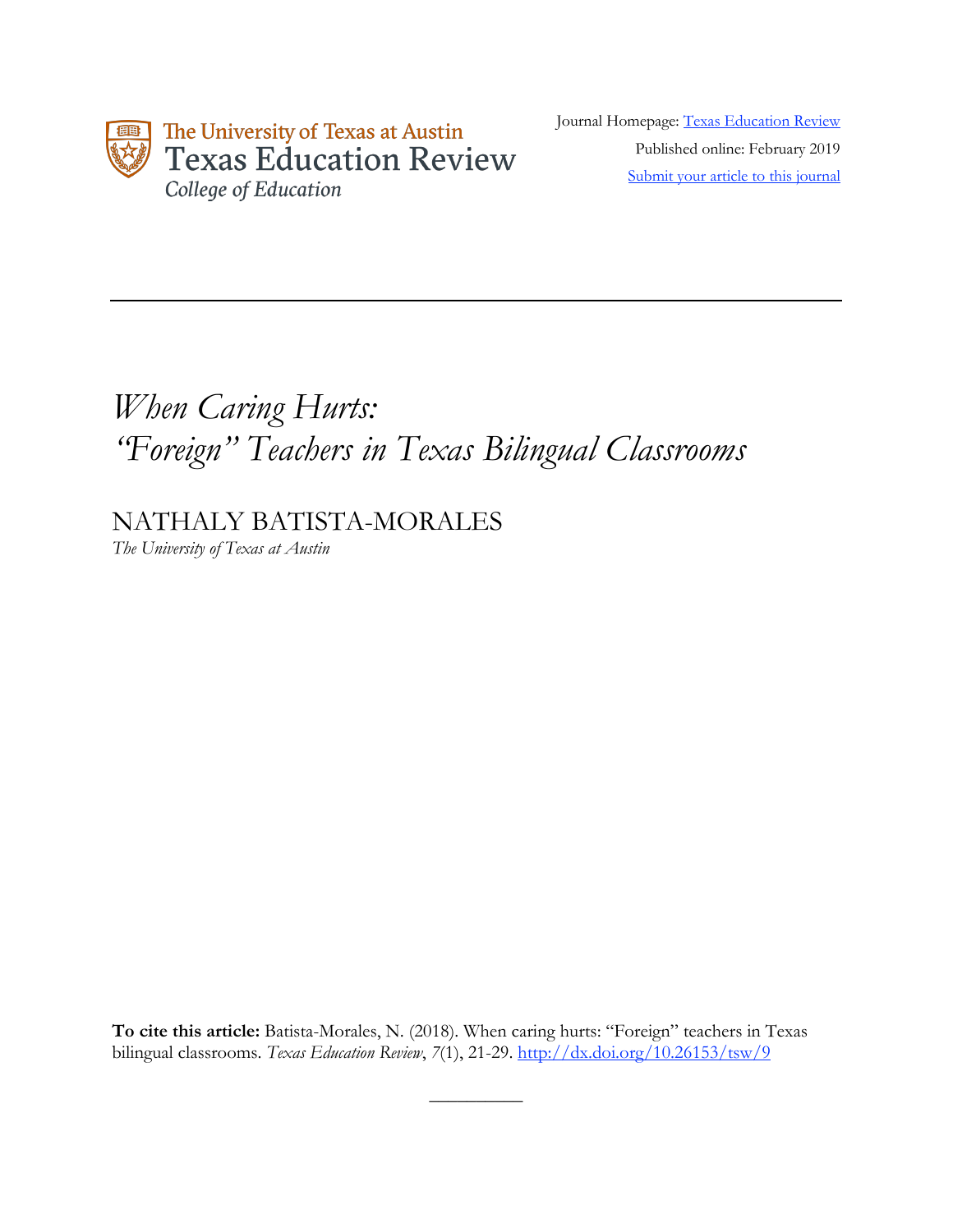# **When Caring Hurts: "Foreign" Teachers in Texas Bilingual Classrooms**

# NATHALY BATISTA-MORALES *The University of Texas at Austin*

"There are some things that are better left unspoken" (Carrillo, 2010, p. 74).

"¿Vamos a la carpeta maestra?" "Carpeta, carpeta." The teacher was puzzled, she wondered what her student meant. It had to be the three-ring binders they used to collect their best work; I mean that was the most feasible explanation. Instead, he approached the carpet with nothing but a 6-year-old's smile ready to conquer his first day of class. She could have kept quiet but instead decided to yell out "¡Oh, alfombra, sí, vamos a la alfombra!" That teacher was me. Skype had made it possible for a principal from a small East Austin elementary school to, inconspicuously, hire a Puerto Rican teacher who seemed had all the tools to conquer the Texan, bilingual classroom. After all, she spoke Spanish and was Latina. What else could a class of Mexican-American students need?

There are times when some teachers must bite their tongue. Times when they need to resist the temptation of correcting their students, even when it comes from the heart because you think *it is what's best for them*. Because we all know every loving teacher wants their students to go out into the world speaking "correctly." But, at what cost?

It wasn't until almost two years later when I was able to understand how wrong we both had been. It took a multitude of readings, lectures, and conversations in my doctoral program for me to realize my first-grade class had needed much more than a linguistic and – what seemed like – ethnic match. I finally understood how on that very first day of class I had invalidated my most brilliant student by correcting the only Spanish he knew, the one his mother and father had rightfully shared with him for his entire life, the one that echoed his home, complex socio-political past, and identity as a Mexican-American, simultaneous bilingual student.

This essay is about me, a former bilingual teacher, who like many was hired abroad, from Puerto Rico,<sup>1</sup> Spain and other Latin-American countries. However, if you are a teacher who speaks a different variety of their student's language, you will likely see yourself in my story. Maybe your students are like mine, Mexican-American and Central-American students whose daily linguistic interactions are sometimes puzzling and unfamiliar, or maybe your students speak Puerto Rican Spanglish up in New York; TexMex here in my new hometown, or African-American Vernacular English. Perhaps you see yourself in the principal that hired me or in the administrators that run the type of program that made it possible for me to come and teach in Central Texas. It is my hope this essay speaks to you as well.

 $\overline{\phantom{a}}$ 

<sup>1</sup>Although Puerto Ricans are U.S. citizens by birth, I position Puerto Rican teachers as "culturally foreign" to the Mexican, Central American and Mexican-American cultures, histories, and experiences.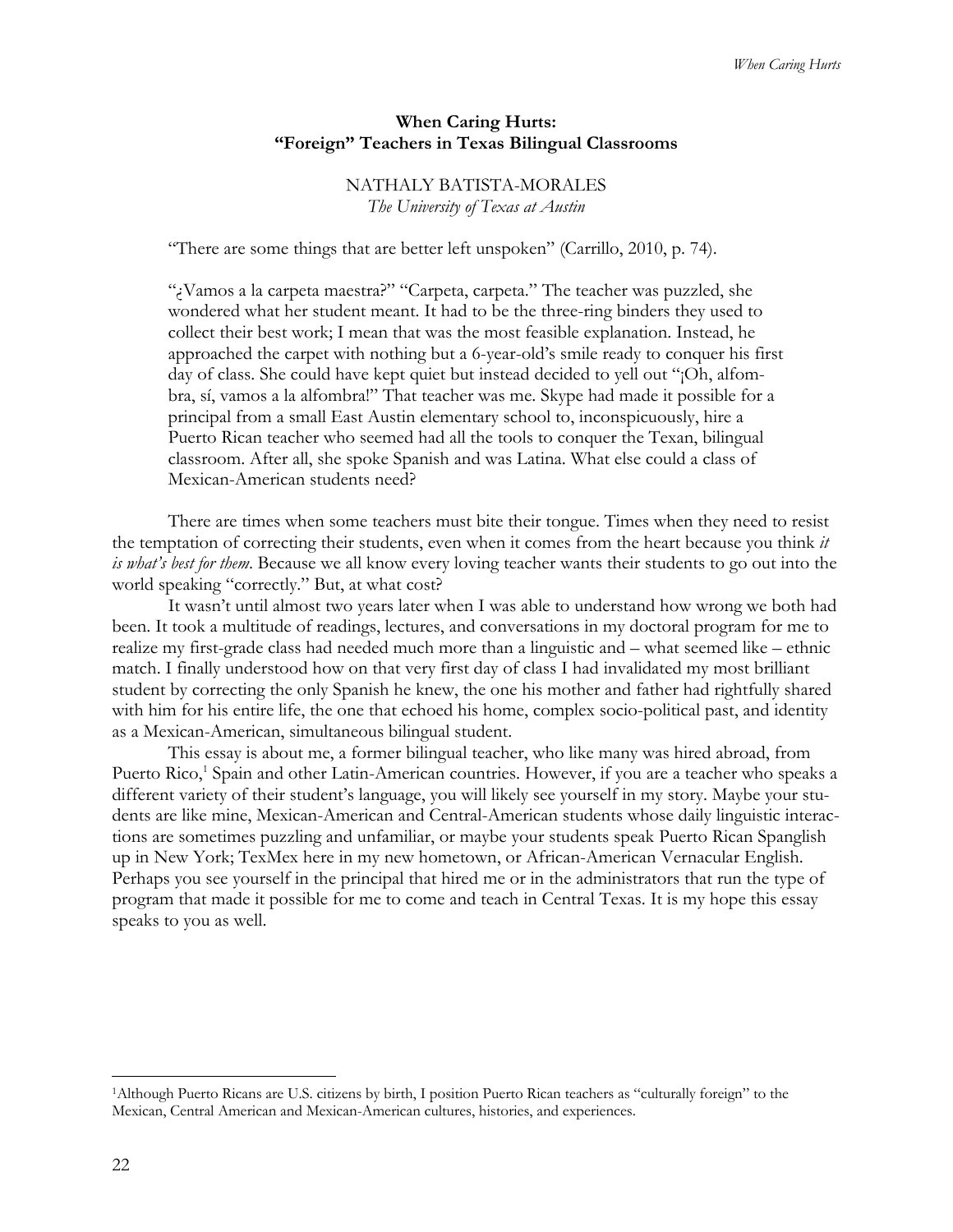## **Setting the Stage**

## **Bilingual Education**

According to the most recent data made available by the Texas Education Agency (2018), Texas currently serves 18.8% of all English Language Learners (ELLs) in the United States (U.S.). The same report positions Texas and Nevada competing for the second highest rates of participation in ELL programs in the nation. The majority of these students speak Spanish at home— 908,304 in pre-school to the twelfth grade to be exact.

The Bilingual Education Act (BEA; Title VII of The Elementary and Secondary Education Amendments of 1968) set aside funding to support English Language Learners in U.S. schools for the first time ever. However, this funding was set aside for transitional bilingual programs where the end goal is to develop English as quickly as possible (Baker, 2011). Under the No Child Left Behind Act (No Child Left Behind Act [NCLB], 2001), the BEA was eliminated and replaced with the English Language Acquisition, Language Enhancement, and Academic Achievement Act 7 (NCLB, 2001). As evidenced by its name, this act was completely focused on developing English proficiency. In the most recent federal government education act, the, Every Student Succeeds Act (Every Student Succeeds Act [ESSA], 2015), the focus continues to be on English language proficiency and there is no mention of bilingual education

At the state level here in Texas, bilingual education carries a long legacy. Beginning in the 1800's, communities engaged in early forms of bilingual education in Spanish, Czech, German and other languages (Blanton, 2004). English-only policies however have come and gone throughout the decades, yet entire generations have been deprived from their language and have experienced unequal facilities, segregation, and unfair grade placement (Powers, 2008). Throughout these Englishonly policies and ideologies, the Spanish speaking community has shown resistance (San Miguel & Valencia, 1998) and bilingual education continues to live on today. Although these federal and state mandates only require some form of support for English learners, Texas prides itself in being one of the few states that offers bilingual education in primary schools and in a handful of middle and high schools.

In Texas, bilingual education looks different across districts and grades, depending on the number of ELLs enrolled in the school and federal and state policies. At the high school level, the state requires English as a Second Language (ESL) support that can look like an ESL pullout or push in support with the goal of developing the English language. In the lower levels, bilingual education programs can range between similar ESL programs, to Transitional models focused on English development, to Dual Language models that aim to develop bilingualism and biliteracy by the fifth grade (Baker, 2011). These policies, along with the limited number of bilingual educators who graduate each year, create an unsustainable need for bilingual educators in the state and result in large, urban districts to search abroad for qualified bilingual educators.

The solution seems simple, either hire teachers from Spain or carry out wide teacher recruitment fairs in the Commonwealth (not a country, not a state) of Puerto Rico. To bring Spanish teachers, Texas Education Agency (TEA) and the Ministry of Education of Spain for the Texas-Spain Visiting International Teacher Program (VIT program) hold a memorandum of understanding (Isett, 2016). This program helps Spanish teachers acquire a work visa and come to the United States in exchange for three years of service. Puerto Rican teachers, moreover, are born U.S. citizens and hold at least two of the requirements to enter Texan bilingual classrooms: (a) Permission to work legally in the U.S., and (b) ability to speak the target language of Spanish.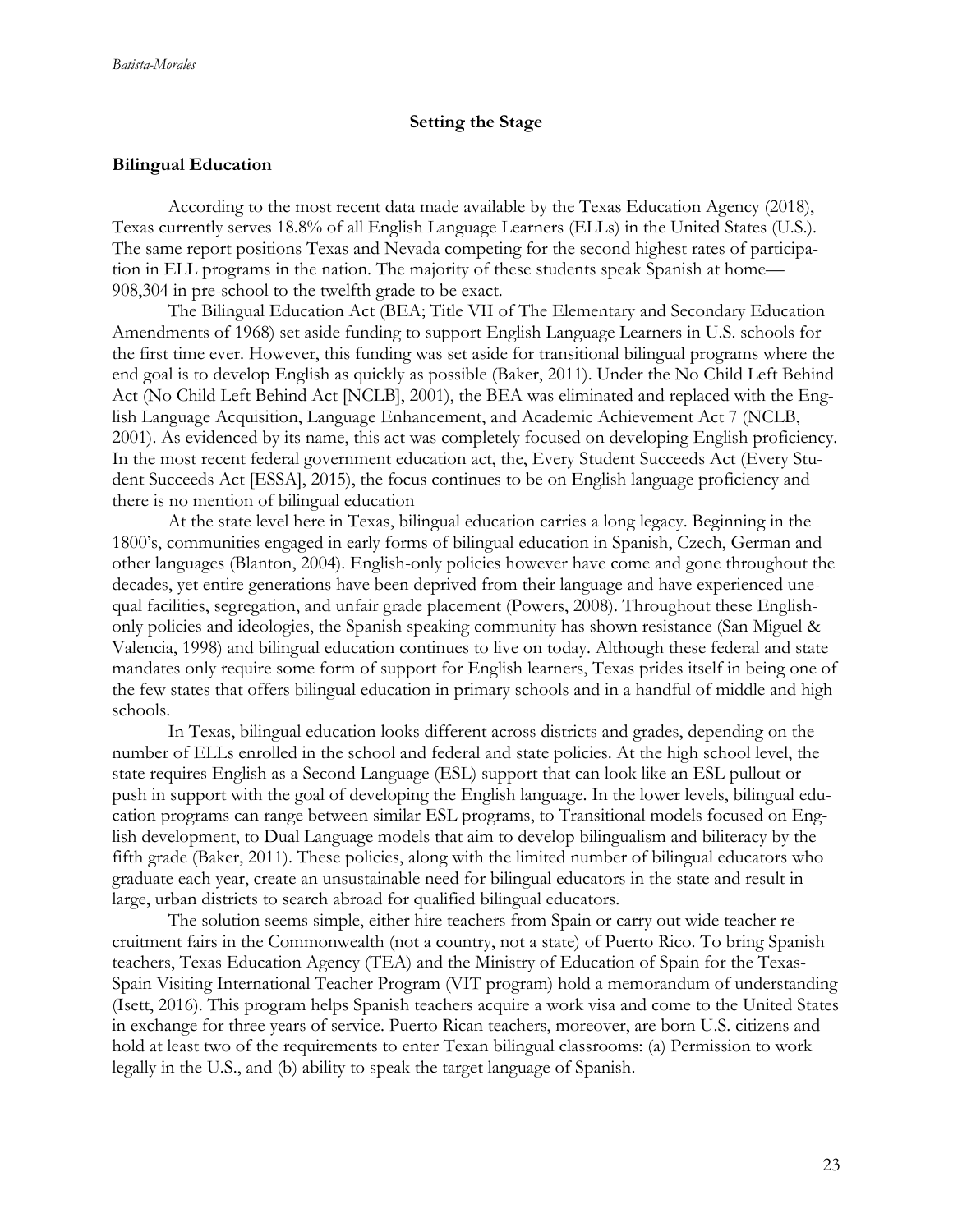**Complications.** There are however unexamined complexities in this process. Not all varieties of Spanish are the same and more importantly, some hold more power than others. Simply speaking the target language, does not mean a cultural and linguistic match. Teachers hired from abroad step into bilingual classrooms with close to no knowledge on the Mexican or Mexican-American cultural practices, home values, and linguistic repertoires. I know because I was one of those teachers. I was once a Puerto Rican teacher for a group of Mexican American children. Clueless about their history, their different paths to citizenship, linguistic practices, and home values I often imposed my experience on them. Without these understandings, I often substituted their lexical repertoire with mine, *a proper type of Spanish*, invalidating their home language and identities. I am not the only one. A recent visit to a fifth-grade classroom revealed similar sentiments felt by one of my dear Puerto Rican friends; a deep lack of knowledge of her students' culture(s), issues of miscommunication, and assumptions and feelings of guilt permeated our conversation. Additionally, in the new Trump Era where our Mexican, Mexican-American students, Central-American, and other immigrant and minority students face new attacks and experience old fears, Mexican American students are entitled to teachers who have at the minimum some knowledge of their home life and past experiences. Yet, we are thrown into the classroom with no training on these issues. School districts continue think it is okay to fill in the gap with teachers who can connect so little with their students. Could professional development on culture, Mexican-American Spanish, history, policies, and immigration fill in some gaps and strengthen these teachers' practices in the classroom?

#### **Theoretical Framework**

"So, if you want to really hurt me, talk badly about my language. Ethnic identity is twin skin to linguistic identity-I am my language" (Anzaldúa, 1987, p. 81).

I approach this piece from a triad of theories: Anzaldúa's Borderland Theories, Bourdieu's concept of Social Capital and Freire's Critical Pedagogy. Together, they frame my understandings of the issues presented in this piece around language, power and the discovery of my oppressive role in the bilingual classroom.

No one captures the sentiment of linguistic resistance as well as Gloria Anzaldúa in her essay *How to Tame a Wild Tongue* (1987). "We are your linguistic nightmare, your linguistic aberration" referring to their Chicano tongue, "an orphan tongue…a bastard language" (p. 80). Anzaldúa makes a case for the need for Chicanos near the border to create a new tongue; the need to give voice to their unique identities. She draws on her experiences as both a student and a Chicana to voice how she often felt censured by teachers who expected her to speak English only and by other Latinas whose Spanish they positioned as correct without thinking of the immense historical, social, and political differences. Anzaldúa invites me to reflect: How often did I make my students feel like they spoke "poor Spanish?", how often does a Chicana feel uncomfortable around me, a Puerto Rican Latina, "afraid of [my] censorship?" Anzaldúa pushes me to acknowledge my role as an oppressive, censoring entity in my student's lives and pushes me to do things differently.

To accomplish this, French sociologist Pierre Bourdieu (1991) offers a lens through which to analyze teacher-student linguistic interactions. He poses that all linguistic exchanges function in a similar way as the economic system of the time in that they have acquisitive value, or what he calls linguistic capital. He argues that linguistic exchanges function as economic exchanges and utterances are both "signs of wealth" and more importantly to my work "signs of authority intended to be believed and obeyed" (p. 504). In Bourdieu's logic, utterances have value dependent on the symbolic market or the value placed on it that is most favorable to the interlocutor with most power. That power is not limited to language itself, but to societal roles such as employer-employee, and in this teacher-student context. In this circumstance, the teacher's Spanish from Spain or from Puerto Rico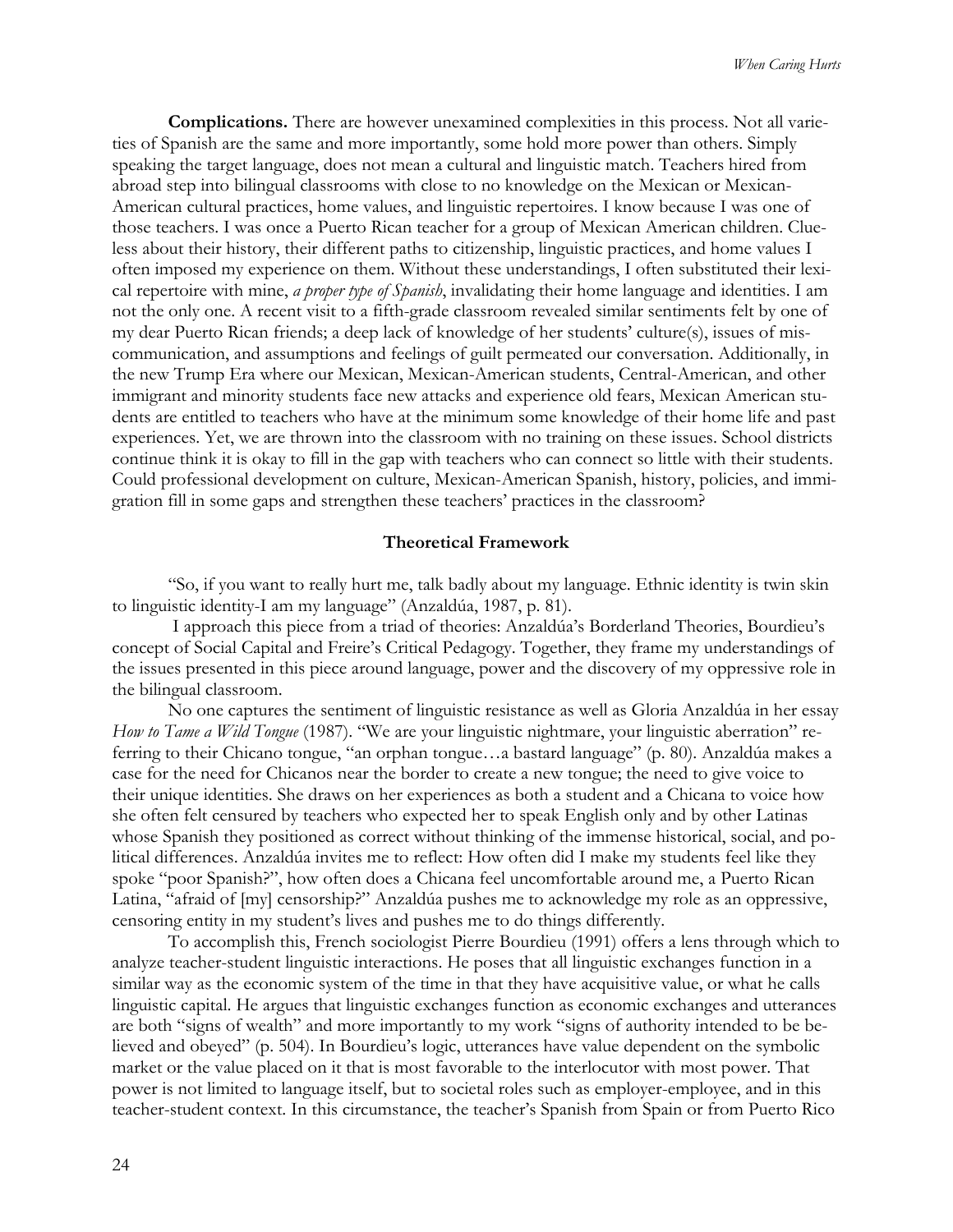can be positioned as more valuable than the student's TexMex or local Spanish variation. I argue that although teachers sit on a higher plane, they can choose to place equal value on both linguistic interactions, theirs and their students, thus breaking down the market Bourdieu describes. If they fail to attempt this, students will internalize the language of power – not theirs – and might decide to use an alternate register in hopes to increase their linguistic capital. It is here where I found myself, imposing my own Spanish on my students and thus becoming a type of oppressor as articulated by Freire (1970).

Paulo Freire, a Brazilian educator and philosopher, laid the foundation for the critical pedagogy we know today. In his seminal work *Pedagogy of the Oppressed* (1970) he positioned education as a political act. Freire taught reading and writing to his adult students though their social realities in the *barrios*, using concepts close to their daily experiences as members of the lower working class. Through this work, he theorized an invaluable body of concepts such as humanization, problemposing education, dialogue, and praxis. Today, Freire helps me articulate my position as the oppressor in my previous linguistic interactions with my Mexican-American students. These concepts provide a lens through which to look back at my experiences and of those teachers like me described in the literature and recognize our faults. It provides a framework for the teachers in my position to realize that the liberation- linguistic in this case- of the oppressed must be created with them and not for them in a space that values all linguistic registers, those of the oppressor and the oppressed.

## **Review of the Literature**

Several researchers have pointed out the issues of hiring Latin American and Spanish teachers to fill in vacancies in bilingual classrooms (Cervantes, in press; Smith, 2002; Valdes, 2002). Although these teachers speak Spanish, the target language, difference in class, culture, and migratory experiences should send, in the least, a cautionary message to school districts, overseas recruiters, and school administrators. Valdez (2002,) notes that "teachers from Spain knew little about poor children from Mexico and even less about the racial context of the United States" (p. 193) when describing the experience of one western United States school district trying to fill in the gap. Cervantes (in press) argued that teachers from Latin America and Spain belong to a different social class, are highly educated, and are not able to identify with their marginalized students, often devaluing their language practices, experiences, and identities. An excerpt from a study by Smith (2001) on studying the role of community resources of the minority language students and their role in the classroom drives the situation deeper by pointing at the less tangible issue of language discourse and ideologies:

After an English-dominant Mexican American student answered, "Hoy fuimos ala marqueta" (sic), Sra. Galarraga, a native of Puerto Rico, supplied the word "colmado"[store] and wrote on the board the sentence, "Hoy fuimos al colmado La Calle. " As she wrote, students spelled each word aloud in Spanish. Despite substitution of the non-Spanish form "marqueta" there was no discussion of the Caribbean term "colmado" or comparison with local terms for "market," such as "tiendita" or "mercado." (p. 387)

Smith (2001) termed the word "marqueta" as "non-Spanish" in the excerpt above and focused on the fact that the teacher in his study did not stop to discuss the term "colmado" as the Caribbean term. For me, this classroom instance holds a different importance. This episode leads me to hypothesize that foreign teachers could in fact position their own Spanish variation as superior than that of minority Mexican-American or Central American students. Henderson (2015), in her extensive literature review on language ideologies, stated that "a language ideology could operate con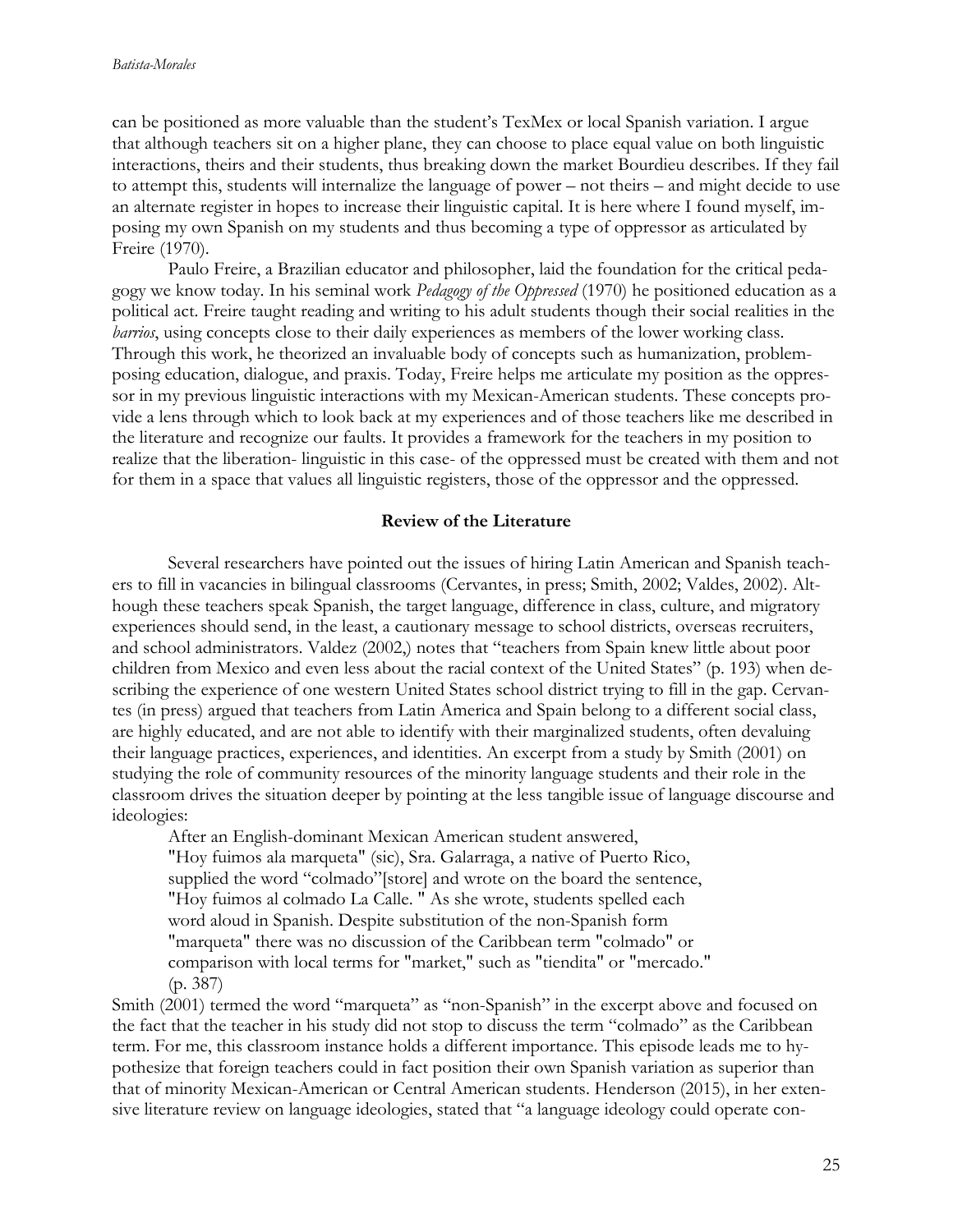sciously or unconsciously, and it could be used to silence, empower or oppress" (p. 26). Is it possible that teachers of these different backgrounds will position their variation of Spanish as superior? Ideologies matter to students. For example, Martínez (2013) found in his study of the use of Spanglish in a language arts classroom with sixth graders in Los Angeles that students internalized dominant language ideologies when they were asked about their linguistic practices as they described English as proper and expressed deficits views on their Spanglish. Deficit views can negatively impact students' self-esteem and create a disconnect from in-school learning and out-of-school knowledge impacting student's achievement in school. Palmer (2009) argued that the underachievement of bilingual students could be linked to inequities in Dual Language classrooms where English dominant students and unaware teachers create an imbalance of conversational power. The cited research helps us understand the possible ideological battles present in the context addressed in this piece.

#### **How We Got Here**

Language mixing practices and ideologies are a complex issue discussed by many experts in the bilingual education field (e.g., Baker, 2006; Garcia & Wei, 2014; Poplack, 1980; Valdez, 1981). What is clear is that Texan bilingual classrooms are a result of a complex history between the United States and Mexico that naturally reflects on our children's linguistic practices. Mexico was invaded in the 1500's by the Spanish Crown, thus resulting in their use of their Spanish today, along with more than 60 indigenous languages. In 1848, Mexico lost 40 percent of their territory to the United States in the Treaty of Guadalupe de Hidalgo (Toro-Morn, 2009), or what some communities describe as *"I did not cross the border, the border crossed me."* This event led children of Mexican descent as well as to their newly arrived amigos y primos, to develop their own language with the passage of time, "a living language…one that is not incorrect, [a language that] sprang out of the Chicano's need to identify [themselves] as a distinct people," (p. 77) or Chicano Spanish as described by Anzaldúa (1987). This is what we are left with, the children born of a relationship between Conquista and appropriation being educated by strangers to their suffering, history and language.

#### **Why It Matters**

Latinx students who speak Spanish as their home language continue to grow across Texas and the United States (NCES, 2015). It is imperative teachers learn how to draw on these student's linguistic and cultural resources. Gloria Ladson-Billings (1995), made the case for Culturally Relevant Pedagogy in the success of African American and other historically marginalized students. In her article *But That's Just Good Teaching! The Case for Culturally Relevant Pedagogy* (1995), she exemplifies the work of teachers of African-American students who successfully incorporate their students' culture and language into their lessons. Her review of the literature in that same article revealed that student's whose home language is used in the classroom are more likely to be successful academically and that the students whose home culture is present in the classroom do better, the case of White, middle class students. However, simply hiring a teacher that is a linguistic match does not guarantee success. Much more has to be done in preparing teachers for the task of a culturally and linguistically humanizing teaching experience.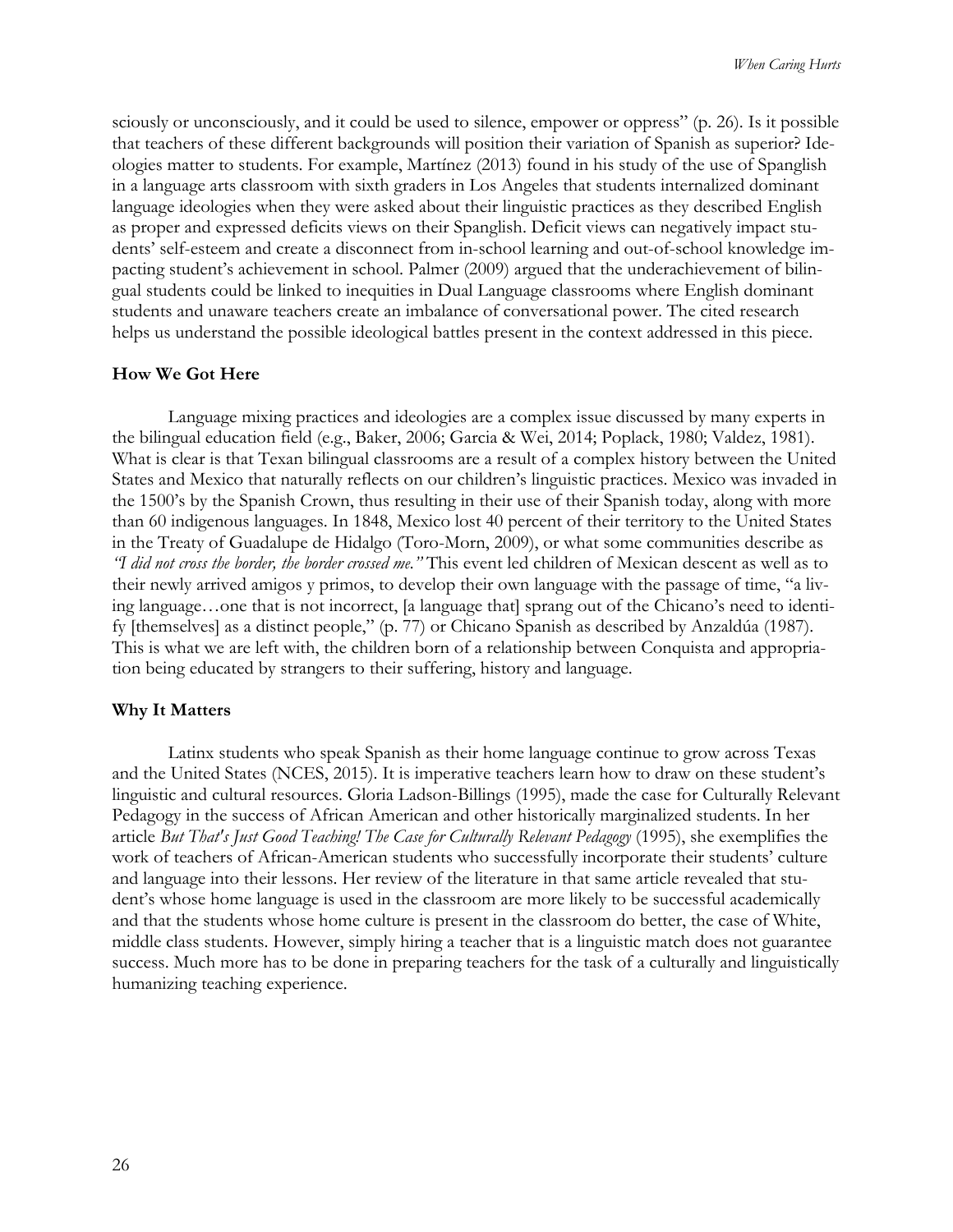## **Concluding Thoughts**

#### **Recommendations**

Hiring teachers from foreign contexts to teach in Texan bilingual classrooms is a more complex issue that we can begin to untangle through this piece. Although there is existent research in the dual language field looking at inequalities between the English and Spanish languages (Cervantes-Soon, in press; Martinez, 2013; Palmer, 2009; Valdez, 1997), I invite researchers in the field to take a closer look at the dynamics between two Spanish registers as discussed in this paper. In the meantime, there are actionable steps all stakeholders can begin to take in the process of addressing the intricacies of "foreign" teachers leading out bilingual classrooms.

School principals, recruiters, and other district personal need to be aware of these complexities when hiring qualified teachers for our bilingual classrooms and take a clear stance on what they value most; (a) home grown teachers with rich experiences as Mexican and Central Americans growing up in our communities or (b) the idea of bringing what some deem correct, academic Spanish (Flores & Rosa, 2015) into the classroom without giving it much thought. When there are not enough home-grown teachers available to fill the need for teachers, comprehensive professional development on: (a) Mexican-American/Central-American history, (b) politics, (c) documented and undocumented migration, (d) cultural differences and (e) language usage could have an impact on preparing teachers from foreign contexts to better address this specific context.

Lastly, bilingual teachers themselves must have a pivotal role. Teachers can take a more active role in learning about their student's history, culture and language. Homegrown educators from the local communities can become leaders in their campuses supporting other teachers and administrators not aware of these issues. These same teachers are the most apt to collaborate with researchers in the field to develop instructional practices that support these theories.

## **Reflections**

This was hard for me. Changing my views on the Spanish register that should be used as the means of instruction in bilingual elementary classrooms was an arduous process of reflection and ideological shifts. It was hard to cope with the feeling of not teaching my students academic Spanish all the time. Was I and am I taking tools away from my students? Don't they need it to survive in the future, get into college, and be ready for jobs that required bilingualism? I do not propose we take from students of color the opportunity of mastering both registers, their own and the language of power. I am asking teachers and researchers for ongoing reflection, constant acknowledgement of their complex sociopolitical history, and a fierce appreciation for who they are, how they speak, and what they bring.

**Nathaly Batista-Morales, M.A.,** is a Puerto Rican doctoral student in the Bilingual and Bicultural Education program in the Department of Curriculum and Instruction at The University of Texas at Austin. Her research focuses on the preparation of bilingual literacy teachers with a focus on Critical Literacies. Additionally, she explores how bilingual and bicultural elementary students take up activism and social change in their biliteracy classrooms. She teaches undergraduate courses in Bilingual Reading Methods, Reading Assessment and Development, and English as Second Language Methods.

 $\overline{\phantom{a}}$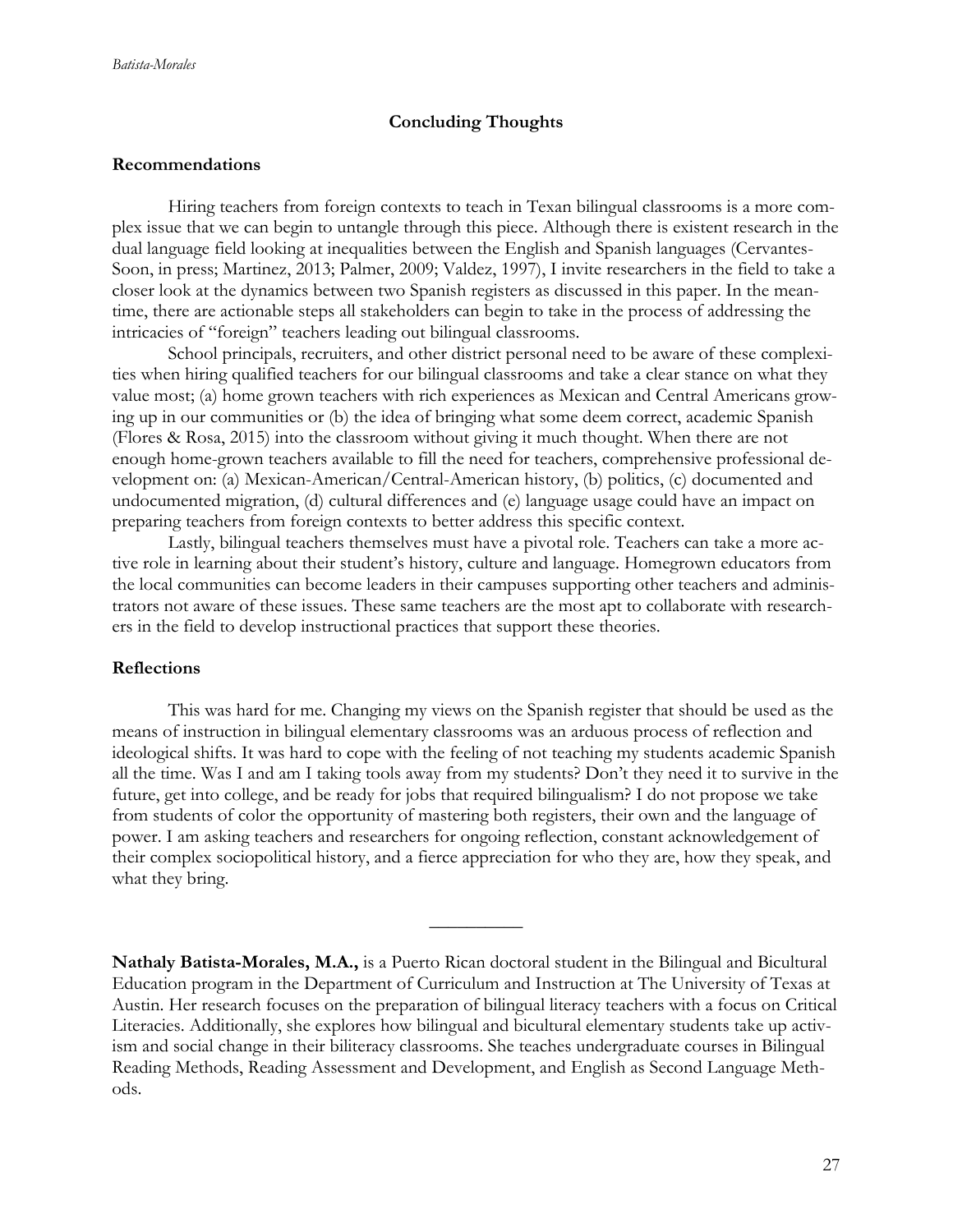## References

Anzaldúa, G. (1987). *Borderlands: La Frontera* (Vol. 3). San Francisco: Aunt Lute.

- Baker, C. (2011). *Foundations of Bilingual Education and Bilingualism* (Vol. 79). Multilingual matters.
- Blanton, C. K. (2007). *The Strange Career of Bilingual Education in Texas, 1836-1981* (Vol. 2). Texas

A&M University Press.

- Bourdieu, P. (1991). *Language and Symbolic Power*. Harvard University Press.
- Carrillo, J. (2010). Teaching that breaks your heart: Reflections on the soul wounds of a first-year Latina teacher. *Harvard Educational Review*, *80*(1), 74-81.
- Cervantes-Soon, C. G., Dorner, L., Palmer, D., Heiman, D., Schwerdtfeger, R., & Choi, J. (2017). Combating inequalities in two-way language immersion programs: Toward critical consciousness in bilingual education spaces. *Review of Research in Education*, *41*(1), 403-427.
- Flores, N., & Rosa, J. (2015). Undoing appropriateness: Raciolinguistic ideologies and language diversity in education. *Harvard Educational Review*, *85*(2), 149-171.
- Freire, P. (1970/1990). *Pedagogy of the Oppressed*. New York: Continuum.
- García, O., & Wei, L. (2014). Translanguaging and education. In *Translanguaging: Language, bilingualism and education*. Palgrave Macmillan, London.
- Henderson, K. I. (2015). Dual language bilingual education program implementation, teacher language ideologies and local Language policy. (Unpublished doctoral dissertation). University of Texas at Austin: Austin, Texas.
- Isett, C. (2016). Legacy Prep and ILTexas Recruit Teachers from Spain and Puerto Rico. Retrieved from http://www.txcharterschools.org/legacy-prep-and-iltexas-recruit-teachers-from-spainand-puerto-rico/
- Ladson-Billings, G. (1995). But that's just good teaching! The case for culturally relevant pedagogy. *Theory Into Practice*, *34*(3), 159-165.
- Martínez, R. A. (2013). Reading the world in Spanglish: Hybrid language practices and ideological contestation in a sixth-grade English language arts classroom. *Linguistics and Education*, *24*(3), 276-288.
- Mitchell, C. (2016). Need for Bilingual Educators Moves School Recruitment Abroad. Retrieved from http://www.edweek.org/ew/articles/2016/01/27/need-for-bilingual-educatorsmoves-school-recruitment.html
- National Center for Education Statistics [NCES]. (2015). *English Language Learners in public schools.* Retrieved from https://nces.ed.gov/programs/coe/indicator\_cgf.asp.
- Palmer, D. K. (2009). Middle-class English speakers in a two-way immersion bilingual classroom: "Everybody should be listening to Jonathan right now…". *Tesol Quarterly*, *43*(2), 177-202.
- Poplack, S. (2000). Sometimes I'll start a sentence in Spanish y termino en espanol: Toward a typology of code-switching. *The Bilingualism Reader*, *18*(2), 221-256.
- Powers, J. M. (2008). Forgotten history: Mexican American school segregation in Arizona from 1900–1951. *Equity & Excellence in Education, 41*(4), 467-481.
- San Miguel, G., & Valencia, R. (1998). From the Treaty of Guadalupe Hidalgo to Hopwood: The educational plight and struggle of Mexican Americans in the Southwest. *Harvard Educational Review*, *68*(3), 353-413.
- Smith, P. H. (2001). Community language resources in dual language schooling. *Bilingual Research Journal*, *25*(3), 375-404.
- Texas Education Agency. (2017). *Enrollment in Texas Public Schools 2017-2018.* Retrieved from https://tea.texas.gov/acctres/enroll\_index.html.
- Valdés, G. (1981). Codeswitching as deliberate verbal strategy. *Latino Language and Communicative Behavior*, 95-108.